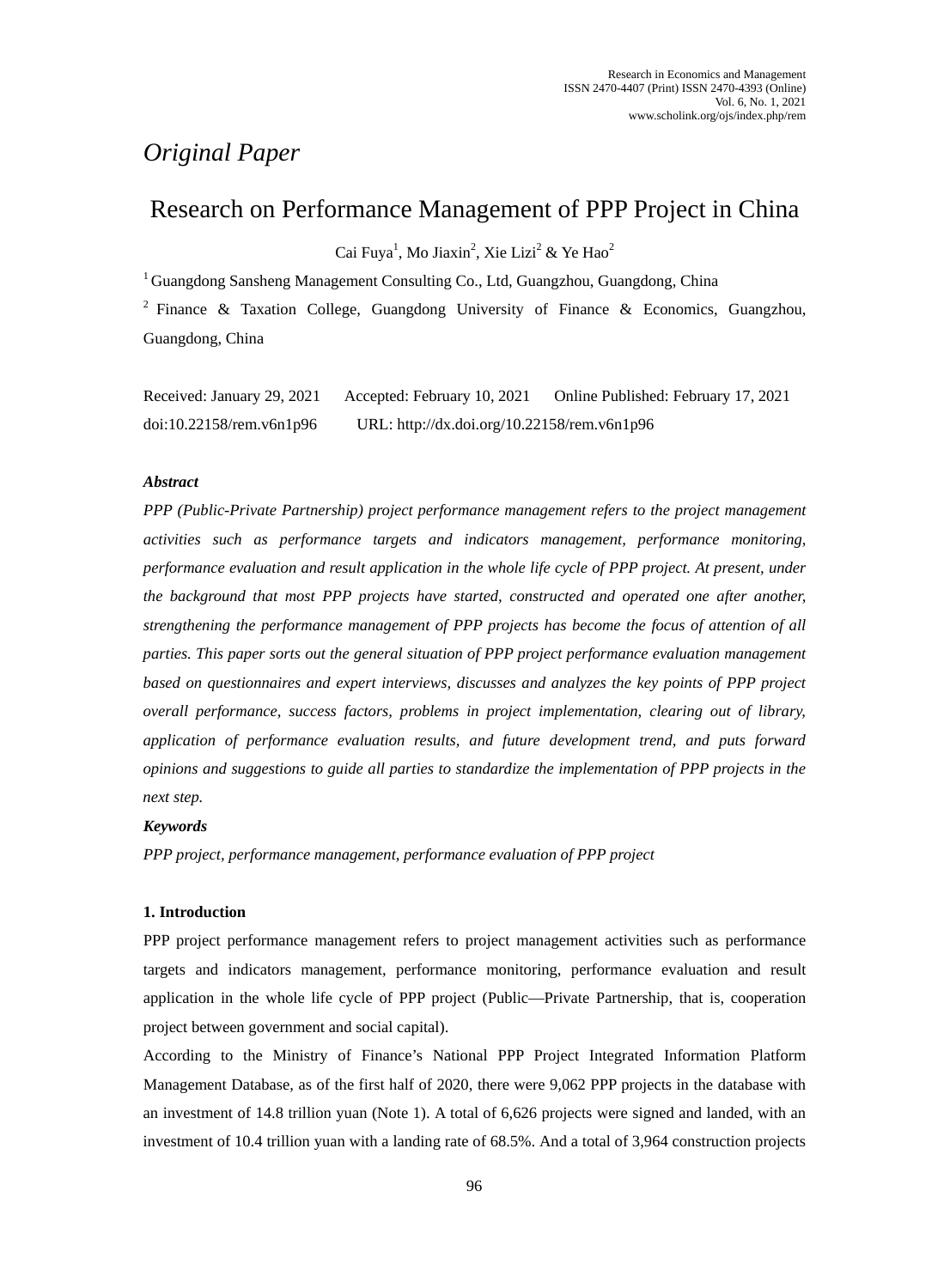have been started, with an investment of 5.9 trillion yuan and an operating rate of 59.8% (Note 2). However, in recent years, there are 5,678 projects with a total investment of 5.59 trillion yuan, which have been gradually cleared out due to irregular construction and operation (Note 3). Now, there is an urgent requirements for the whole cycle performance management of PPP projects to improve the quality of warehousing projects, raise the landing rate and operating rate of PPP projects and prevent the number of withdrawal projects from further increasing.

This paper sorts out the general situation of PPP project performance evaluation management based on questionnaires and expert interviews, discusses and analyzes the key points of PPP project overall performance, success factors, problems in project implementation, clearing out of library, application of performance evaluation results, and future development trend, and puts forward opinions and suggestions to guide all parties to standardize the implementation of PPP projects in the next step.

# **2. Overview of PPP Project Performance Management**

PPP project is a mode of providing government public goods and quasi-public goods. Different from the traditional government procurement modes, PPP projects are generally designed, built, operated and maintained by social capitalist, who can get reasonable returns through "user payments", "feasibility gap subsidies" and "government payments". Also, the government can take measures like price and quality supervision to achieve a "triple win" situation in terms of government, social capital and the public (Xie, 2016).

At present, the accessible fields of PPP projects cover 19 aspects including energy, transportation, water conservancy and environmental protection. The specific operating modes include Operation Maintenance (O&M), Concession, Management Contracts (MC), Lease-Operate-Transfer (LOT), Build-Operate-Transfer (BOT), Transfer-Operate-Transfer (TOT), Rehabilitate-Operate-Transfer (ROT), Buy-Build-Operate (BBO), etc.

The earliest PPP projects in China can be traced back to Shanghai Pudong Tap Water Equity Transfer Project in 2002 and Shanghai Laogang Phase IV Waste Sanitary Landfill Project in 2003. After a long period of preparations and rigorous demonstrations, the early projects are now in the normal operation stage. In 2014, in order to simplify administration and decentralize power, the government began to reduce government investment and encourage private investment. After that, the PPP project mode was vigorously promoted. In 2016, the government started to pay attention to effective investment and improve PPP warehousing conditions. In 2017, the policy orientation was to expand effective investment actively and deepen cooperation between government and social capital. However, some problems had been exposed in PPP field. For example, support policies in some areas such as land lag behind, government defaults had occurred in some areas, and investment in PPP projects had started to cool down. In 2019, the government continued to rationally expand effective investment, appropriately reduce the capital adequacy ratio of infrastructure investment projects, and began to promote and standardize PPP projects in an orderly manner.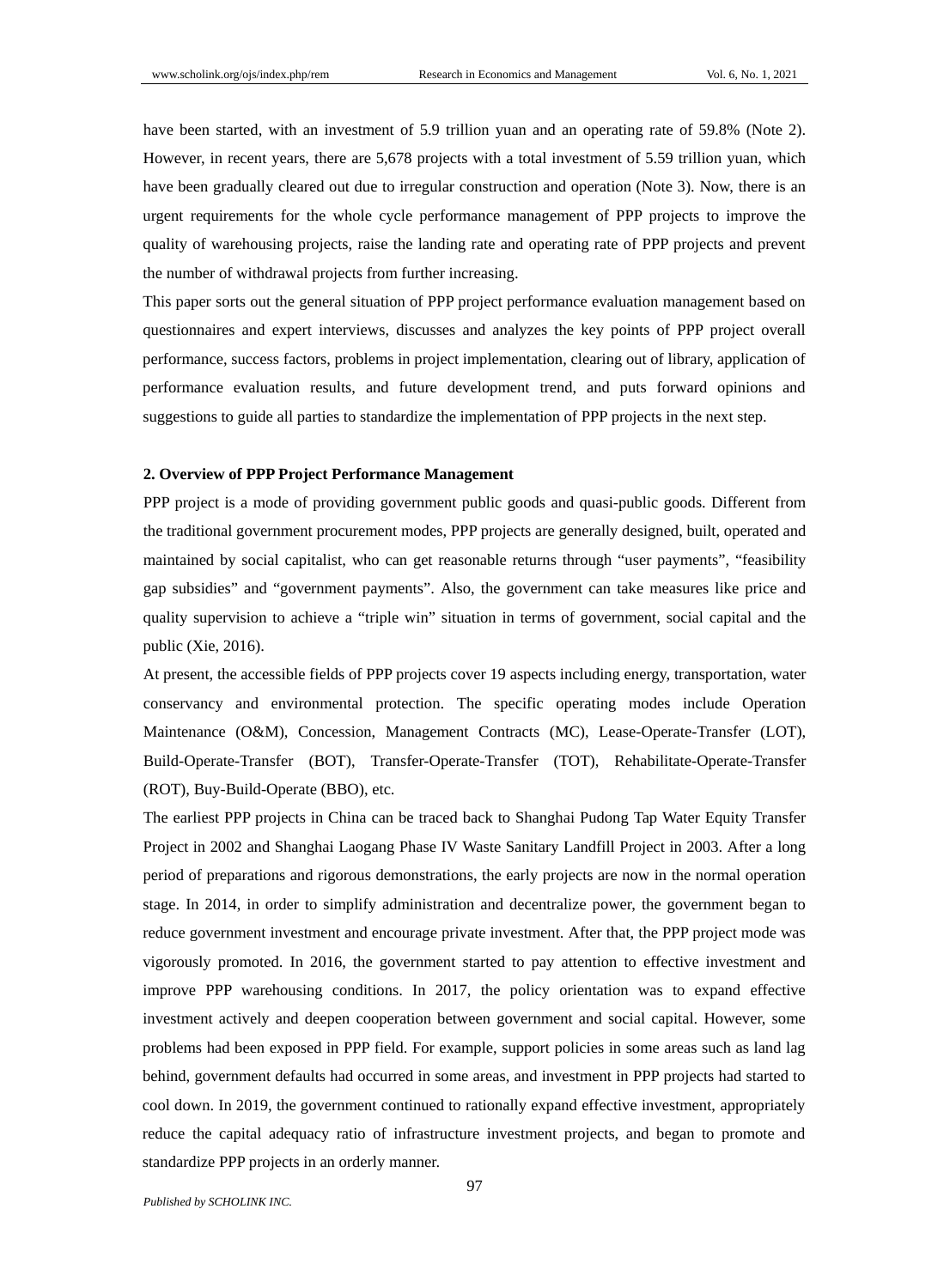In March, 2020, the Ministry of Finance issued a policy document named Operational Guidelines for Performance Management of Government-Social Capital Cooperation (PPP) Projects, which provided clear basis and requirements for performance targets and indicators management, performance monitoring, performance evaluation and application of results in the whole life cycle of PPP projects. Under the background that most PPP projects have started, constructed and operated one after another, strengthening the performance management of PPP projects has become the focus of attention of all parties (Zhang, X. Y. & Zhang, X. Q., 2020).

#### **3. Literature Review**

## *3.1 Research on Similar Topics of PPP Project Performance Evaluation in China*

In March 2020, the Ministry of Finance issued the Operational Guidelines for Performance Management of Public-Private Partnership (PPP) Projects, which established the basic framework of PPP project performance management. This guideline has made detailed regulations on PPP project performance objectives, performance monitoring, performance evaluation and organizational guarantee, etc. Among them, the work plan, evaluation procedure, content format of performance evaluation report, evaluation common index framework of PPP project during construction period and operation period, application of evaluation results and so on are emphasized. The release of the Guidelines establishes the basic framework of PPP project performance management with Chinese characteristics, which is not only the "construction drawing" and "operation method" at the operational level, but also the "master design blueprint" at the top-level design level, which solves the fragmentation of PPP performance management and the lack of basic institutional norms, and forms the basic framework of PPP project performance management with Chinese characteristics: PPP performance management takes value for money as the core; Full coverage of PPP performance management objects; The main body of PPP performance management is omni-directional (Cao, 2020).

With regard to the performance evaluation objects of PPP projects, Xie Lijuan mentioned in her research paper on performance evaluation of quasi-operating infrastructure PPP projects that the evaluation object is the evaluation target, that is, what to evaluate, which is a specific PPP project. In this case analysis, the performance evaluation object is a county domestic sewage treatment PPP project, and its characteristics directly affect the determination of evaluation index system (Xie, 2016).

Liu Di pointed out that there are some problems in the Guidelines, such as how to "pay according to performance", how the evaluation results are related to financial subsidies, unclear classification of PPP project performance evaluation results, and failure to describe in detail the overall basis, specific content, evaluation standards and methods of PPP project performance evaluation (Liu, 2020).

Chen Shaoqiang and Guo Qian pointed out that the uncertain risks of the Guidelines are outstanding, such as the uncertainty of performance targets management, the uncertainty of performance indicators management and the uncertainty of performance standards management (Chen & Guo, 2020).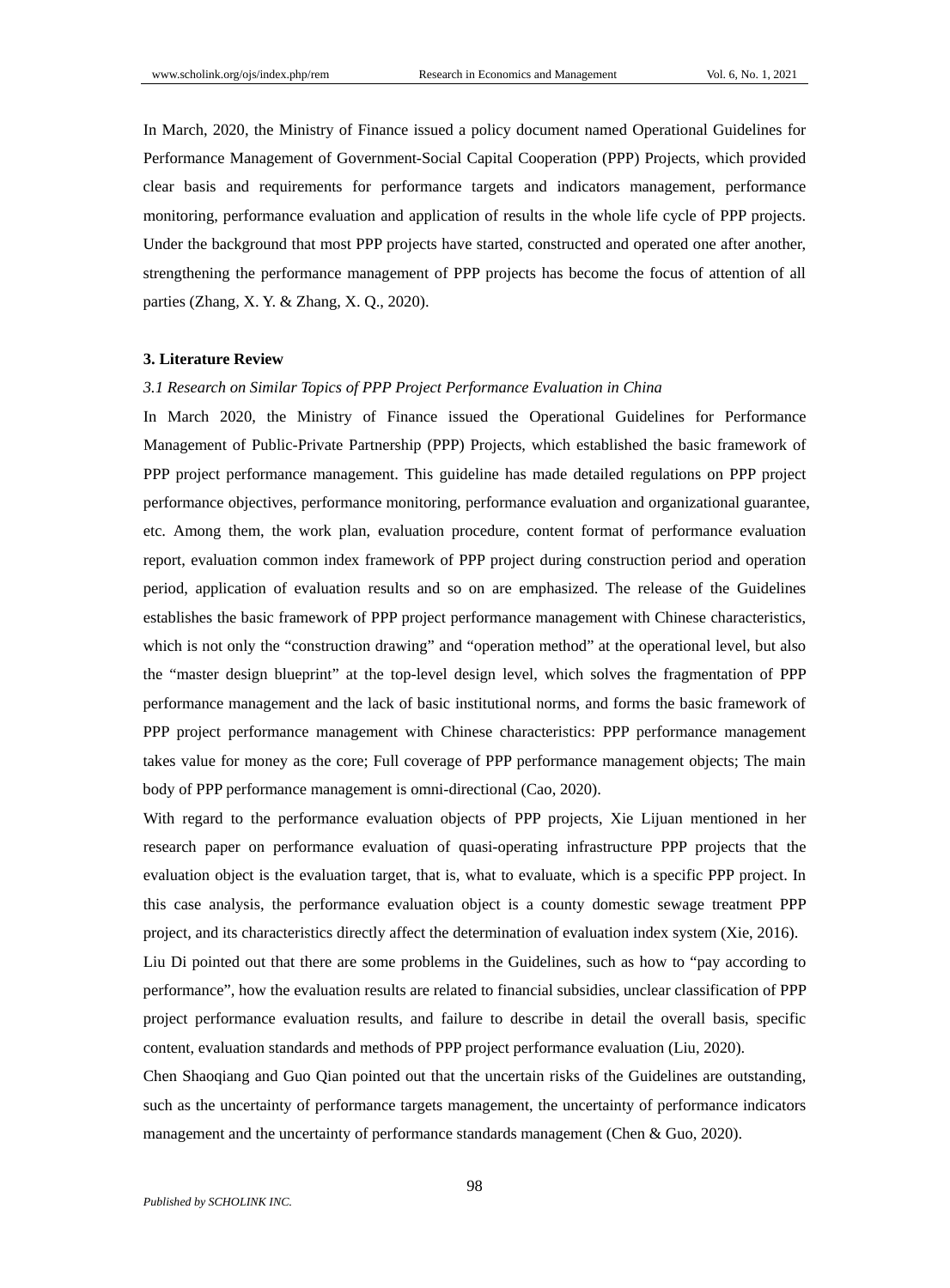The performance evaluation of special financial funds is also of reference significance to the performance evaluation of PPP projects. Zhang xinyu and Zhang Xiaoqing pointed out that there are some problems in the performance evaluation of special financial funds, such as arbitrariness in performance evaluation, lag in performance effect due to insufficient consideration of special financial funds, unbalanced ratio of quantitative and qualitative indicators in performance evaluation system, etc. Similar problems also exist in PPP project performance evaluation (Zhang, X. Y. & Zhang, X. Q., 2020).

Jia Kang put forward the "six links at different levels" about the performance of financial investment expenditure, which is to correctly and timely grasp the general direction of the use of financial funds under the macro form, to reasonably grasp the implementation intensity and development mechanism of fiscal policy, to do a good job of top-level design in structural optimization and so on (Jia, 2020).

#### *3.2 Research on Similar Topics of PPP Project Performance Evaluation abroad*

The World Bank Guide to PPP Contract Terms in 2017 pointed out that although PPP transactions were usually based on a complex network of legal agreements, their cores were PPP contracts. In addition, due to the complexity and precision of PPP transactions, there are many differences in the understanding of PPP and the development level of PPP mode among different countries, so it is difficult to issue a general and prescriptive guide around the world. But some suggestions can be provided for writing some common contents in PPP contracts, such as force majeure, termination rights and dispute resolution (World Bank's Public-Private Partnerships Group. Guidance on PPP Contractual Provisions, 2017).

Wu Jishu affirmed the long history and mature experience of PPP mode in the United States and Australia in Practice and Enlightenment of Foreign Legal System Construction of PPP Mode, and pointed out that the enlightenment for China's performance evaluation and the legislative emphasis on value-for-money evaluation, such as the use of scientific project capital asset model. This initiative have guided significance for the current situation that the Guidelines are not specific and clear. Finally, it also mentioned that the project company should actively submit monthly monitoring reports to the government, and the government should strengthen monitoring and other measures (Wu, 2020). David I. Wilson mentioned in Review of Australian PPP Governance Structure that when the corporate governance method is applied to PPP projects, the emphasis is often on the benefits it will bring, but little attention is paid to the organizational relationship, decision-making and required actions within the PPP structure (David, Wilson, & Colin, 2010). Demi Chung is studying Risk Management in Public-Private Partnership, Taking Australia's first PPP highway with expired franchise rights, that is, Sydney M4 Expressway as an example. She emphasizes that the incomplete contract defining the risk responsibility and ownership of the contracting parties promotes the risk management process. Risk management structure creates opportunities for all parties involved in regular communication and information exchange. It enables RTA to exercise management control from a long distance, thus establishing trust relationship. The non-prescriptive nature of incomplete contracts provides flexibility

*Published by SCHOLINK INC.*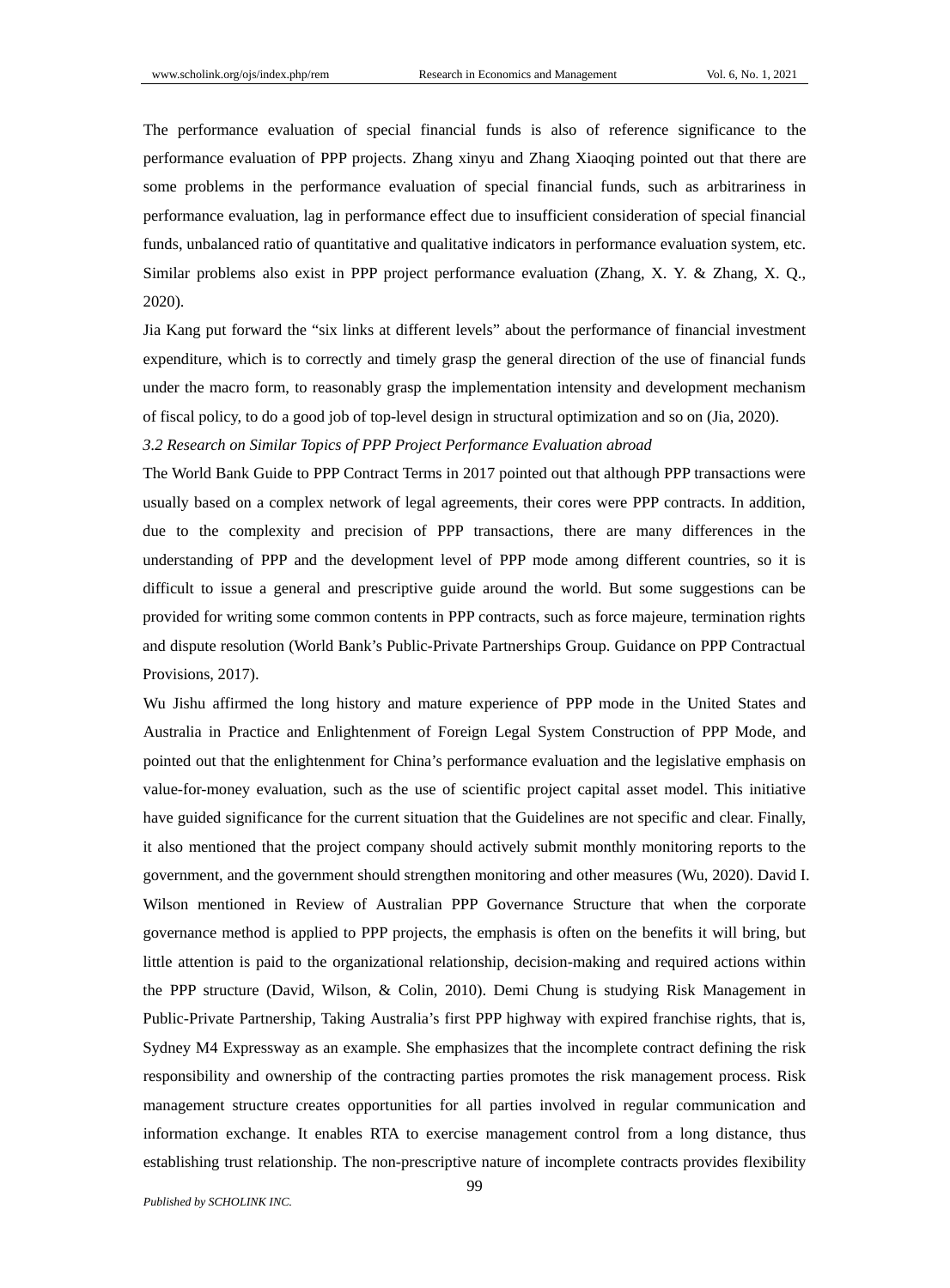for both parties in managing uncertainty, and promotes innovative practices in solving problems which are not considered in advance, resulting in seamless ownership transfer when the contract expires (Demi & David, 2015).

In addition, in the Development of Public-Private Partnership (PPP) in the Netherlands, JoopKoppenjan and Martin de Jong said that the current PPP mode in the Netherlands was mainly contractual public-private partnership. That is, Design-Building-Financing-Maintenance-Operation contract projects (DBFMO). Used for the development, construction and operation of government buildings, roads, water conservancy and other related infrastructure by the central government, this model has some challenges, such as easy manipulation of evaluation tools, high bidding transaction costs, tense confrontation between social capital and government, and difficulty in changing roles after entering the operation period (JoopKoppenjan, Chen, & Zhang, 2016).

#### **4. The Questionnaire Survey and Analysis**

In order to understand the views of academic circles and intermediary consulting industry on PPP project performance management related issues, this study produced a questionnaire containing 15 closed questions and one open question, which was distributed to the national asset appraisal professional teachers and infrastructure investment and financing experts. Finally, 52 valid questionnaires were collected, among which 75% of the respondents had practical work experience in PPP projects, and had participated in consulting work in 12 PPP project fields such as infrastructure, municipal engineering, ecological environment and transportation. The conclusions of the questionnaire are as follows.

#### *4.1 The Performance of PPP Projects Is Mainly Reflected in Providing Financing Channels*

According to Table 1, respondents believe that the implementation of PPP projects has produced certain performance in effectively providing financing channels and improving the quality and efficiency of public goods and services. Comparatively speaking, the significance of PPP project is more reflected in solving the financing problem for project construction, and the role of improving the quality and efficiency of public goods and services is second.

100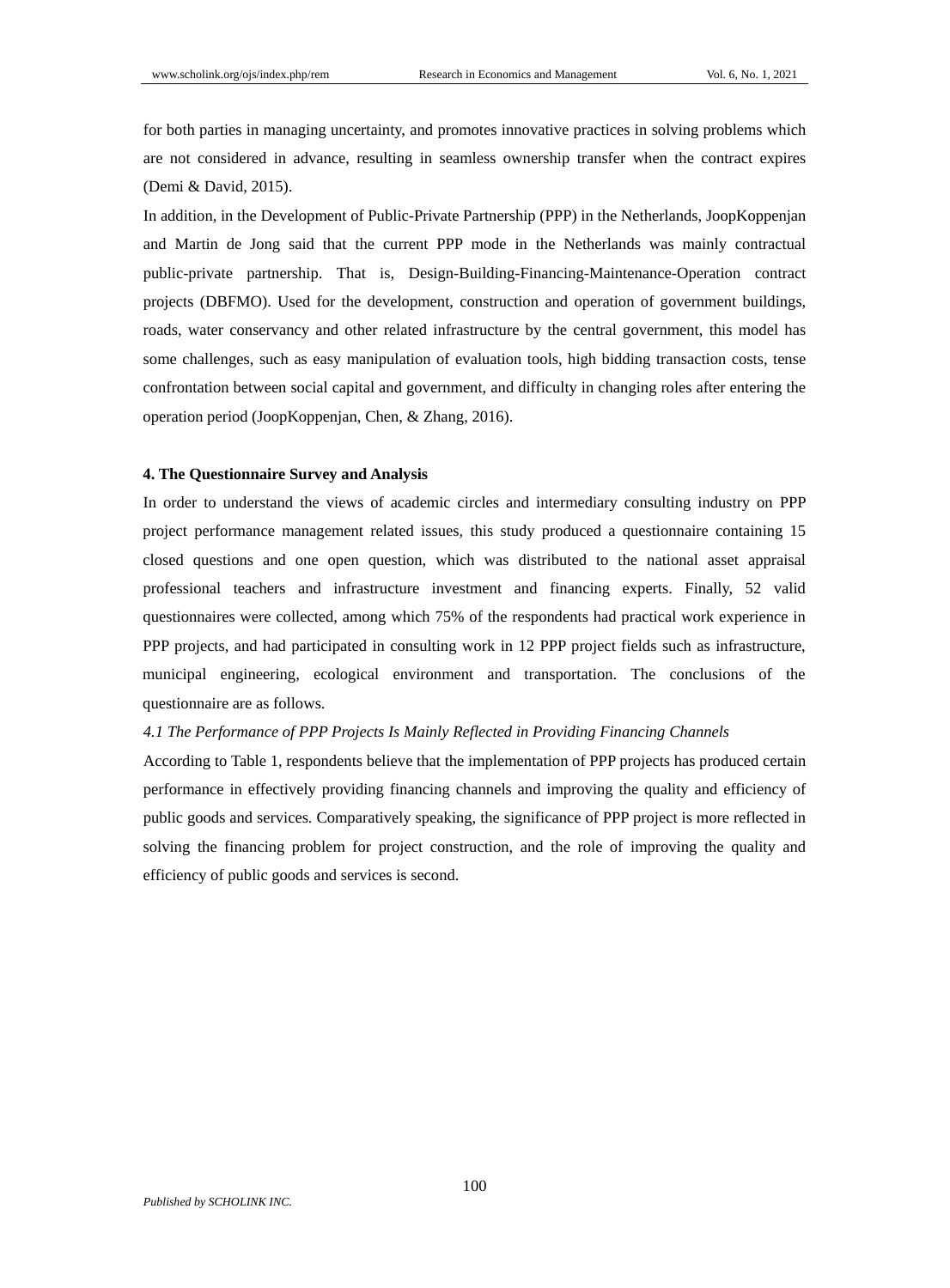| Options                                                                  | Very satisfied | satisfaction | General | Dissatisfied | Very<br>dissatisfied |
|--------------------------------------------------------------------------|----------------|--------------|---------|--------------|----------------------|
|                                                                          |                |              |         |              |                      |
| Provide an effective<br>financing channel                                | 13.46%         | 50%          | 32.69%  | 3.85%        | $0\%$                |
| Improve the quality<br>and efficiency of<br>public goods and<br>services | 13.46%         | 36.54%       | 48.08%  | 1.92%        | 0%                   |

# **Table 1. Satisfaction with PPP Project Performance**

*4.2 The Key Factors for the Success of PPP Projects Are the Elimination of Differences and the Government's Attention*

On the issue of "key factors for the success of PPP projects", 75% of the respondents think that reasonably solving "the difference between the government's control of capital cost and the social capital's expectation of income" is the most critical factor for the success of PPP projects. 61.54% of the respondents think that "the government's attention" is also a key factor, and 51.92% of the respondents think that "restrictions in laws, regulations and policies" are also very important factors. See Table 2 for the respondents' recognition of each factor.

#### **Table 2. Key Factors for Success of PPP Project**

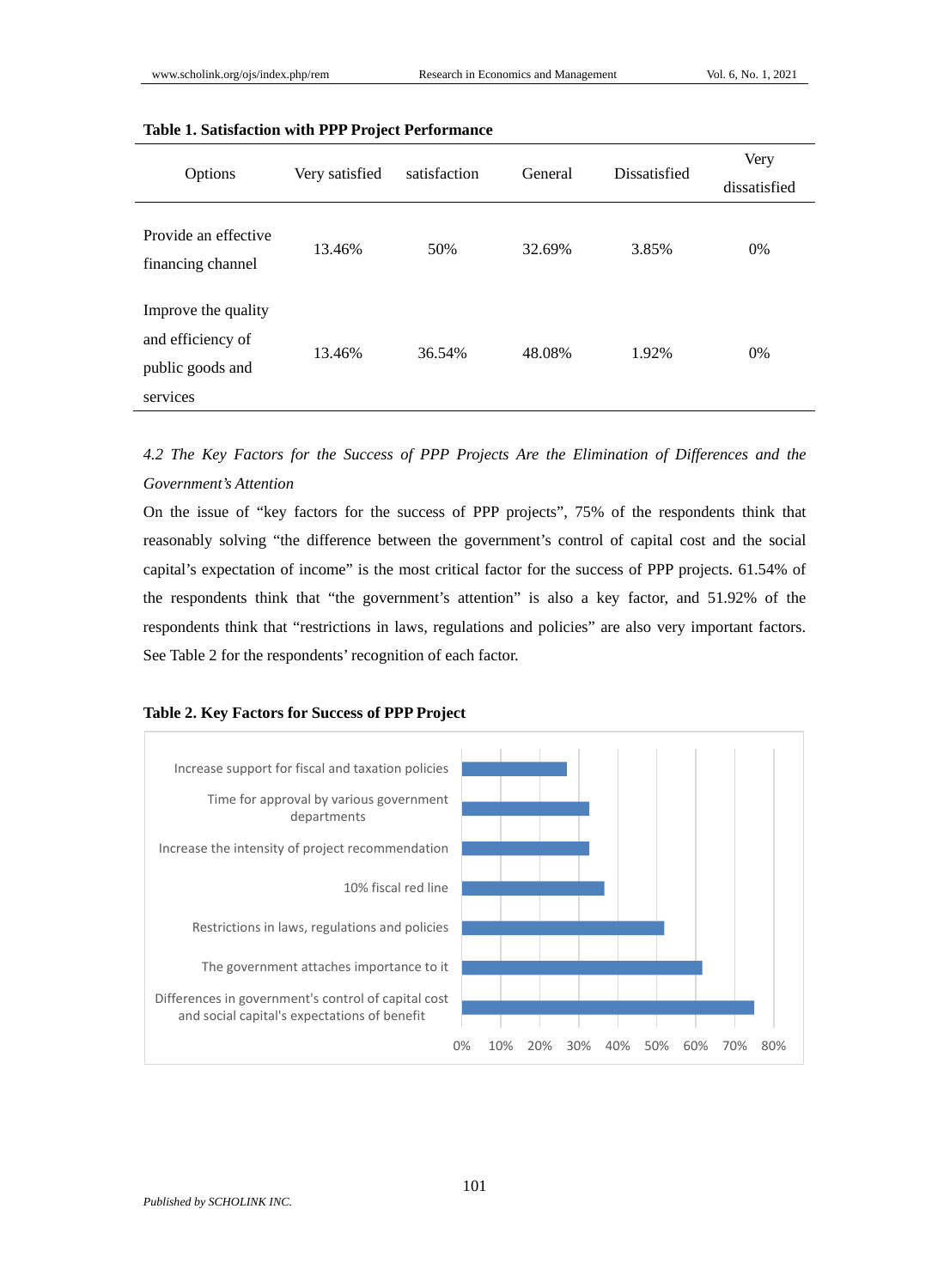## *4.3 There Are Many Problems in the Implementation of PPP Projects*

4.3.1 The Specific Problems Involved in All Aspects

It can be seen from Table 3 that the interviewees think that there are many problems in the process of project implementation, including "too long project life cycle leads to many uncertain factors", "insufficient funds", "asymmetric information", "inaccurate evaluation of construction costs and operating costs under implementation", "lack of supervision" and so on.

| Options                                                                           | Proportion |  |  |
|-----------------------------------------------------------------------------------|------------|--|--|
| Long project life cycle leads to many uncertain factors                           | 73.08%     |  |  |
| The funds are not in place                                                        | 65.38%     |  |  |
| Information asymmetry                                                             | 61.54%     |  |  |
| Inaccurate valuation of construction cost and operation<br>cost in implementation | 59.62%     |  |  |
| Lack of supervision                                                               | 42.31%     |  |  |

## **Table 3. Specific Problems in Project Implementation**

4.3.2 There Are Much More Problems in the Government

88.46% of the respondents believe that there are many problems in the implementation of PPP projects, and the government (including government authorized agencies and project implementation agencies) should bear the main organizational management and supervision responsibilities; 63.46% of the respondents believe that there are problems in social capital.

4.3.3 The Outstanding Problems of the Government Are Insufficient Supervision and Complicated Approval Process

In terms of "the main problems existing in the government", the respondents believe that the most prominent problems existing in the government are inadequate supervision on the progress and quality of project implementation, followed by complicated operation process, long approval time and low efficiency of government departments. In addition, it is difficult for the government to find a balance between capital cost control requirements and project implementation quality requirements, which also shows that the government's PPP project management ability is insufficient.

4.3.4 The Outstanding Problems of the Social Capital Side Are Mainly Financial Risks, Insufficient Performance Ability and Financing Ability

In terms of "main problems existing in the social capital side", 65.38% of the respondents believe that the primary problem existing in the implementation of PPP projects by the social capital side is the liquidity risk that may be caused by the long implementation period of the project. Secondly, it is insufficient performance ability, which is mainly due to the lack of comprehensive control ability and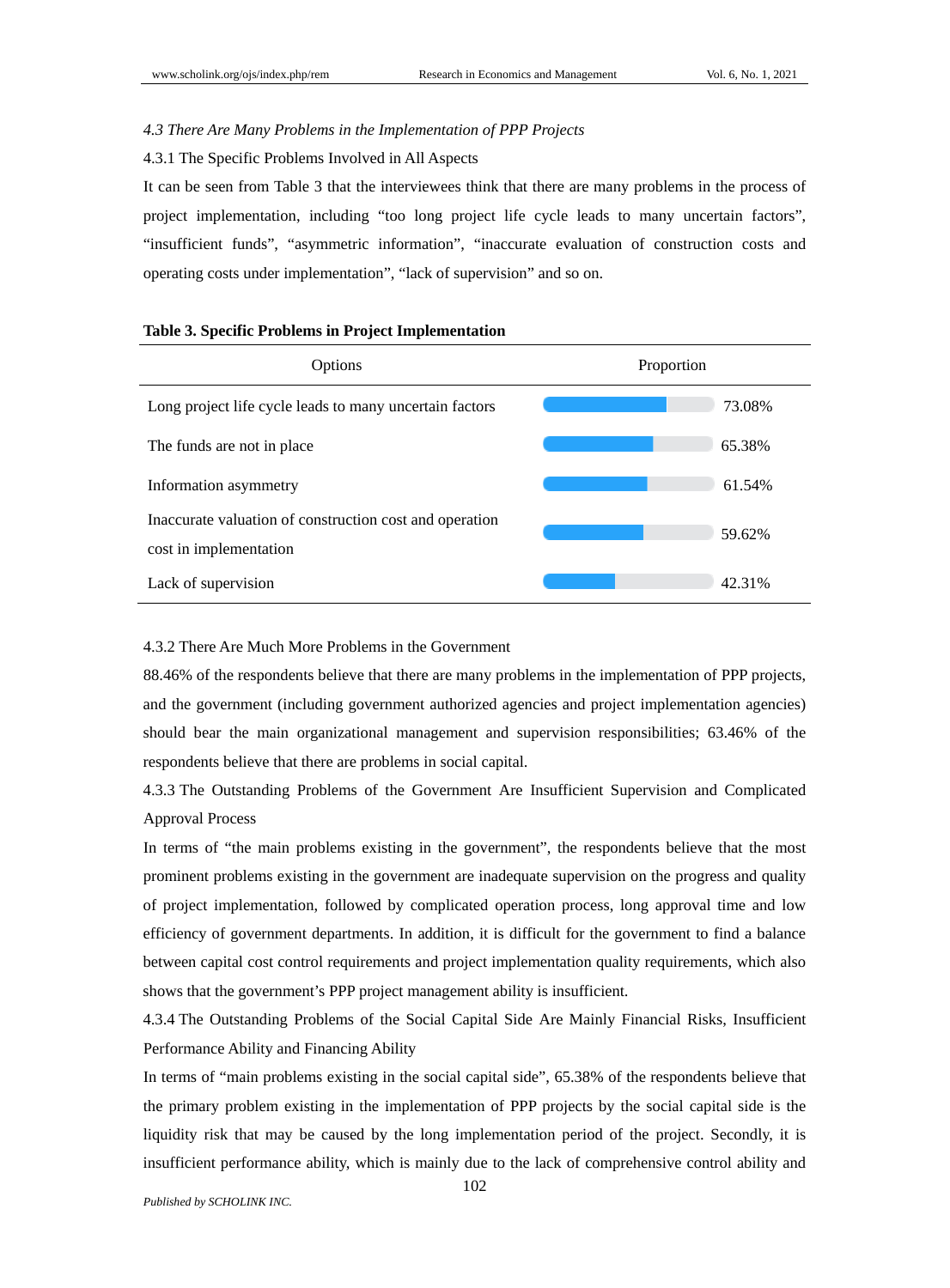long-term cooperation willingness of PPP projects. And the third problem is insufficient financing ability, which leads the capital cannot be put in place in full and on time. Other problems are also presented including the lack of social responsibility, the parent company's random use of funds and other illegal operations.

4.3.5 The Main Problems of the Project Company Are Lack of Independence and Difficulty in Financing

In terms of "main problems existing in project company", 65.38% of the respondents believe that the primary problem of the project company is the lack of independence compared with the funder (social capital), followed by the difficulty of loan financing, which means that most banks still do not recognize the project as a unit and take the future cash flow as the loan condition. Thirdly, the shareholding ratio of shareholders of the project company does not match their rights and obligations. Some shareholders are only financial investors, enjoying fixed income but not participating in the operation and management of the project company and related risks. Others still have problems such as insufficient effective communication with the government, etc.

#### *4.4 The PPP Project Retreat Rules Can Effectively Regulate the Implementation of PPP Projects*

67.31% of the respondents believe that the rules of clearing and withdrawing PPP projects in documents can effectively regulate the implementation of PPP projects, such as the Notice on Regulating the Project Library Management of Government and Social Capital Cooperation (PPP) Integrated Information Platform and the Implementation Opinions of the Ministry of Finance on Promoting the Standardized Development of Government and Social Capital Cooperation.

In terms of the reasons for the retreat of PPP projects, 76.92% of the respondents believe that "the preliminary work is not in place, the performance-based payment mechanism and the preliminary demonstration research are sloppy" is the primary reason that leads to various problems in project implementation and even triggers contract termination or retreat clauses, which means the feasibility study is in the form, and the work of "two evaluations and one case" is not meticulous including the calculation is not rigorous and the progress is mechanically. 59.6% of the respondents believe that "some projects are not suitable for adopting PPP mode and do not belong to the public service field". As mentioned above, the problems in the preliminary work of the project lead to the adoption of PPP mode in some projects, which cannot effectively reduce construction and operation costs and improve supply efficiency, compared with the traditional government procurement mode. 57.6% of the respondents believe that the project which "does not meet the requirements of operational norms and operates illegally (such as BT mode)" is the reason for the retreat. Social capital focuses on construction but neglects operation, who is eager to recover investment as soon as possible, and has no intention of participating in the long-term operation of the project, resulting in some projects becoming BT mode in disguise. 46.15% of the respondents believe that the main participants of the project are not due diligence. It causes the project construction seriously lags behind and the project can not be

103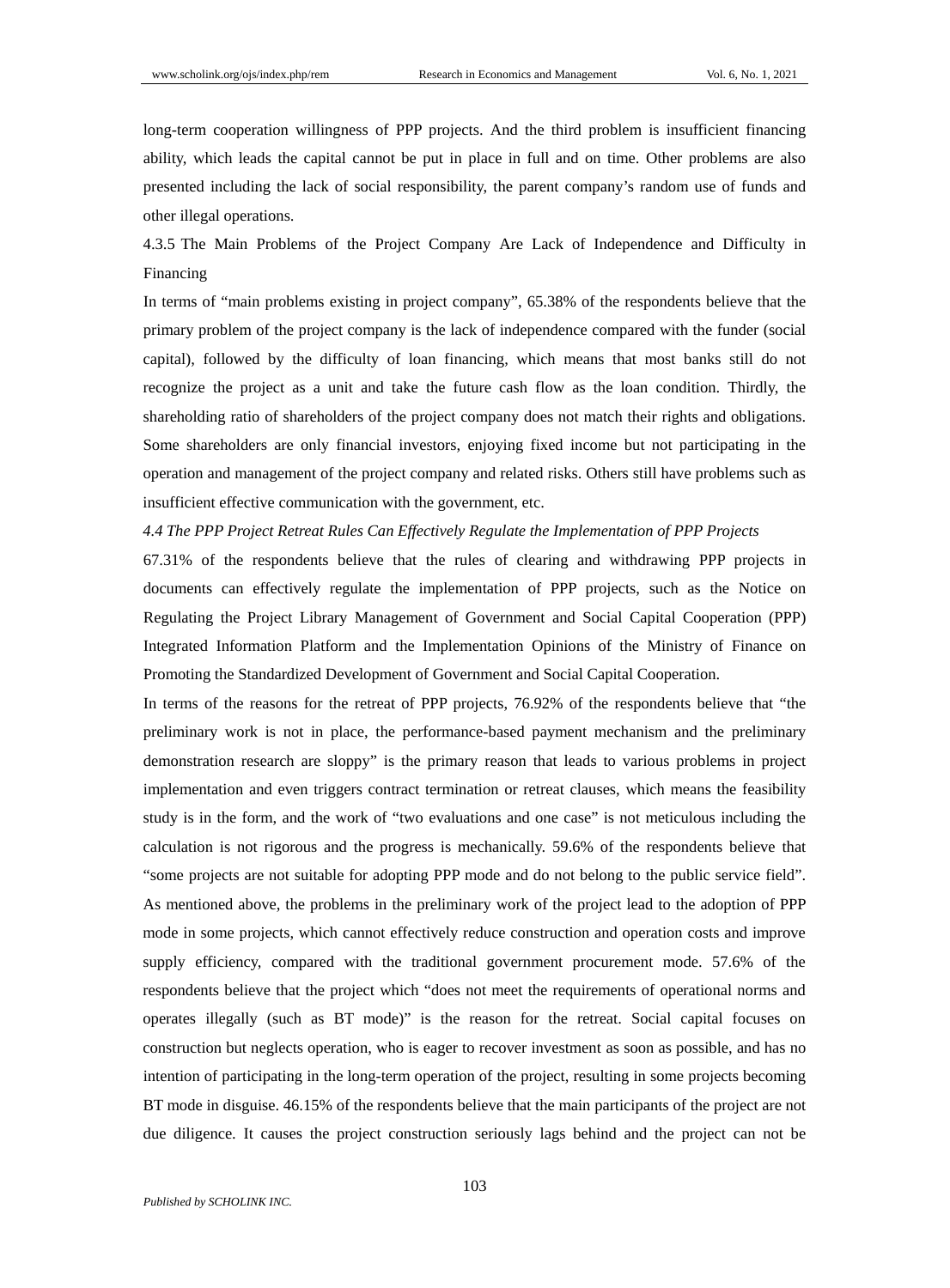completed and accepted on time and put into operation, which is another main reason leading to the retreat.

# **Table 4. Main Reasons for the Retirement of PPP Projects**

| Options                                                       | Proportion |        |
|---------------------------------------------------------------|------------|--------|
| The preliminary work is not in place, and the                 |            |        |
| performance-based payment mechanism and the preliminary       |            | 76.92% |
| demonstration research are carried out carelessly             |            |        |
| PPP mode is not suitable for the project                      |            | 59.62% |
| Do not meet the requirements of operation specifications      |            |        |
| and operate illegally (such as BT mode)                       |            | 57.69% |
| The project lags behind, and the project participants are not |            | 46.15% |
| due diligence                                                 |            |        |
| The government or relevant government agencies, illegal       |            | 36.54% |
| debt guarantee                                                |            |        |
| Not entering the procurement stage has exceeded the           |            | 32.69% |
| financial capacity by 10%                                     |            |        |
| Failure to disclose information as required                   |            | 13.46% |

#### *4.5 The Overall Evaluation of the Current Situation and Prospects of PPP Projects Is Average*

In the overall evaluation of the current implementation of PPP projects, 46.15% of the respondents rated it as "fair", slightly higher than the proportion of 38.46% who rated it as "good". As for the application prospect of PPP mode in China in the future, the rate of "fair" is also the highest, with 44.23%, followed by the rate of "good", with 42.31%. It can be seen that, although the overall evaluation of the present situation and prospects of PPP projects by experts and people in the industry is mostly average, they are still optimistic about the future development prospects.

#### **5. In-depth Interviews and Analysis**

On the basis of the questionnaire survey, this study invited experts from three different occupations respectively in terms of college asset appraisal teacher, China domestic consultant in PPP project consultation and government departments staff who had participated in PPP project consultation or management, to conducte further in-depth interviews.

Firstly, according to the results of the questionnaire survey, the interview outline was listed around the key issues and reasons. Secondly, experts were invited to conduct interviews in the form of online meetings. In meetings, interviewees explained the overall situation and implementation process of PPP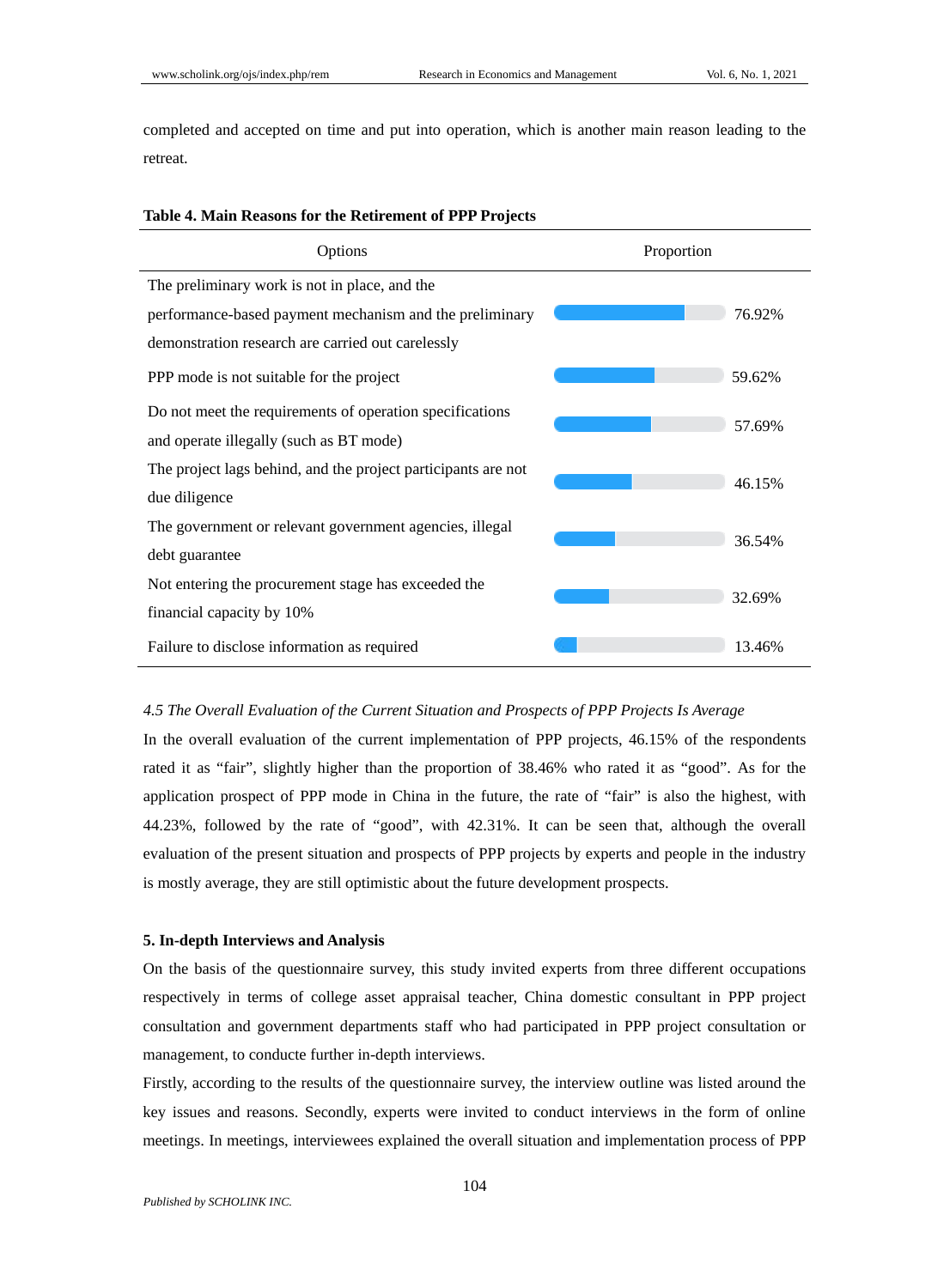project. They summarized the causes of problems in PPP mode, disclosed the application of PPP project performance evaluation, and made their own judgments on the future development trend. The conclusion of the interview is summarized as follows.

## *5.1 The Overall Situation of the Current PPP Project*

From 2014 to now, domestic PPP projects have experienced a dramatic increase, and then tended to rationality. Due to various reasons, there were not many PPP projects that had achieved the expected performance goals in all aspects during the period ranging from 2014 to 2016. Reasons are mainly manifested in the hasty preparation time, coupled with the concern about the high cost of intermediary consultation, most projects do not have the standard preparation conditions. And the necessary procedures are continuously streamlined in the process of selecting social capital and bidding, which makes the risk assessment unclear and finally makes the risk difficult to control.

At present, due to the fact that a certain number of projects have died or withdrawn from the project library, these failure cases make the local government, social capital and all parties involved gradually return to rationality, and the financial department also has more stringent requirements for pre-project demonstration.

Worldwide, PPP projects account for a low proportion of the total investment in infrastructure and public facilities, and have not become the mainstream investment and financing mode of infrastructure. The successful implementation of PPP mode depends on a series of explicit and implicit institutional backgrounds, such as clear legal systems and regulations, mature qualified investors, mature financial markets and rigorous third-party consulting institutions (David, Wilson, & Colin, 2010).

#### *5.2 Reasons for Problems in the Implementation of PPP Projects*

#### 5.2.1 Financing and Financial Problems

The financing ratio of some projects is very low. In terms of capital, central enterprises have the highest debt ratio, while private enterprises generally have insufficient financial strength or lack the willingness to invest capital. Eventually, it leads "private enterprises have no money to invest, and central enterprises can't". In terms of credit funds, the funds were loose in 2015-2016, and the financing problem was easier to implement. After 2017, the government couldn't take credit enhancement measures for projects, and the projects themselves lacked guarantee conditions. Financial institutions usually tended to lend to enterprises, while financing loans for projects were more cautious. For the stock projects that were put into storage from 2014 to 2016 and needed follow-up financing, financing became more difficult because the early demonstration was not standardized and rigorous, and the risk assessment was not clear enough. In addition, the emergence of individual failed projects also caused financial institutions to lose their trust in the projects. At the same time, due to the contradiction between the long-term cooperation period and the relatively short-term loan period, the subsequent financing after the loan expired became a potential hidden danger.

The poor financial situation of the project company are also major problems faced by PPP projects, mainly including: construction costs and operating costs are generally over budget, and even the actual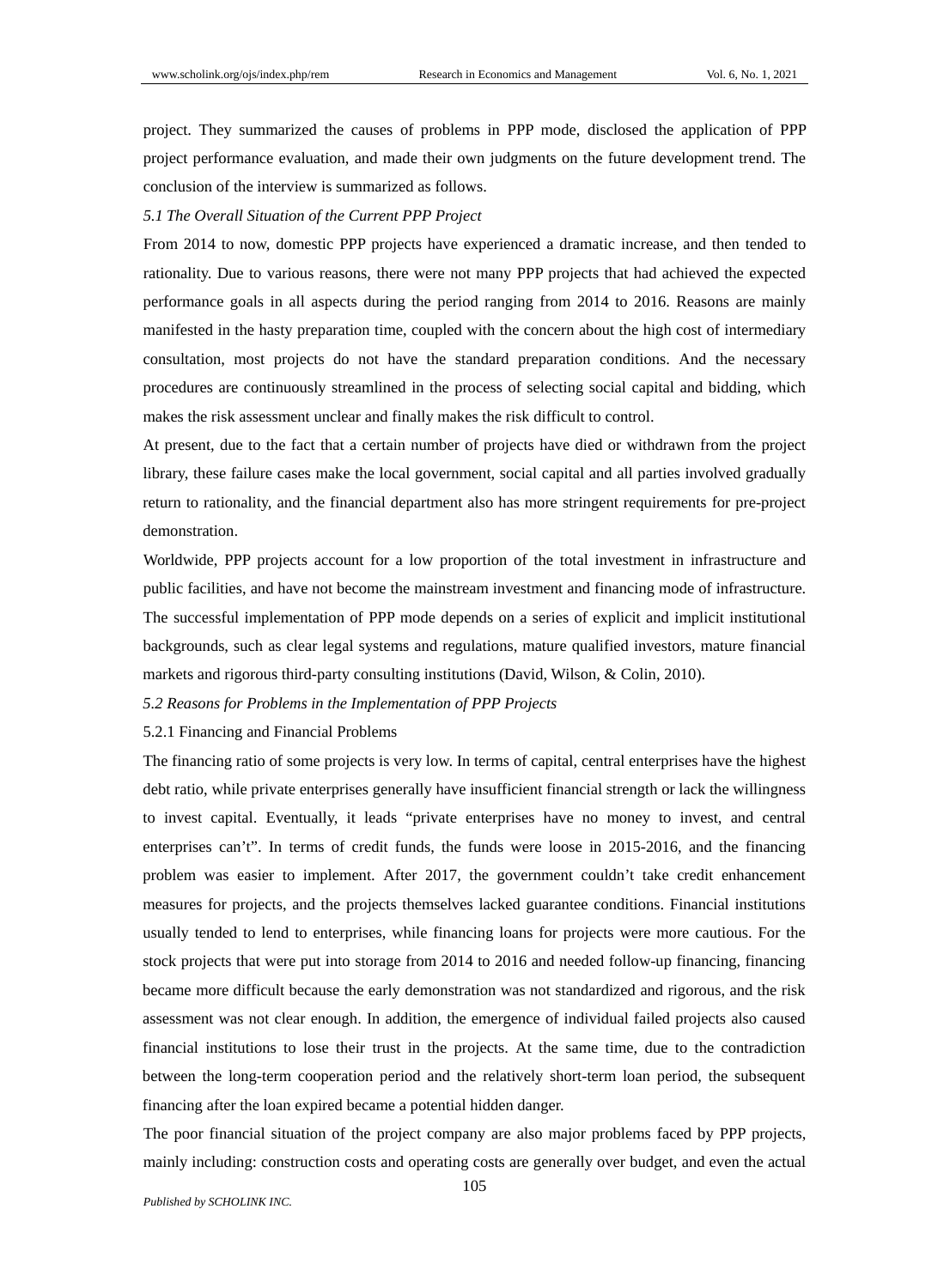construction investment of individual projects has doubled over budget or preliminary design estimates. Also, the financial benefit of the project is poor, especially for the feasibility gap subsidy project and some user-paid projects, which means the third-party charges are difficult to implement, or there is a big gap between the price and income of the previous calculation and the actual implementation.

5.2.2 The Local Government Lacks Substantive Performance Ability

The lack of substantive performance ability of local government means that the project implementation department does not have the organizational guarantee, financial guarantee and ability to perform and manage the whole life cycle of the project. The concept of PPP requires that the project implementation department, as the Party A of PPP contract, can perform the main responsibility of the contract on behalf of the local government, to supervise the project management and operation. And they need to have the knowledge, skills and experience of equal cooperation, risk sharing and performance management in the whole life cycle according to law and contract. However, in practice, most project implementation departments do not have relevant ability and experience, and fail to implement effective process supervision, cost control and financial supervision.

From the perspective of local government's financial support ability, as some projects enter the operation period and the government payment stage, they are facing great repayment pressure in areas with poor financial situation. It means that Third-party charges for many projects cannot be implemented, and cash flow is insufficient in later operation. Because the agreement on the calculation method of government payment in the PPP implementation contract is not clear and reasonable, the financial pressure and responsibility are transferred to the local government. However, at present, many municipal and county governments are short of funds for daily operation, which makes it difficult to meet the performance requirements of PPP projects.

5.2.3 Social Capital Has the Problem of Short-Term Behavior and Insufficient Ability

First, social capital lacks long-term cooperation willingness. The concept of PPP requires long-term, stable and full integration of project design, investment and financing, construction, operation and maintenance in the whole life cycle of the project, so as to improve service quality and operational efficiency or reduce project cost. However, in order to avoid the uncertainty and liquidity risk caused by the long implementation period of the project, the social capital generally lacks the willingness to cooperate for a long time, and even some social capitals treat PPP projects as BT projects in disguise.

Secondly, social capital lacks the ability to fulfill the contract. Most PPP projects are made by state-owned enterprises as social capital, but state-owned enterprises lack full-cycle capital management ability and operation management ability and experience. In addition to the above problems, private enterprises also face the problems of difficult and expensive financing.

## *5.3 The Application of PPP Project Performance Evaluation Results*

Generally speaking, the performance evaluation of PPP projects has a certain regulatory effect on PPP projects, but the effect is limited. The main reason is that if the preliminary work is not is not in place, it is difficult to achieve substantive results only by the late performance evaluation.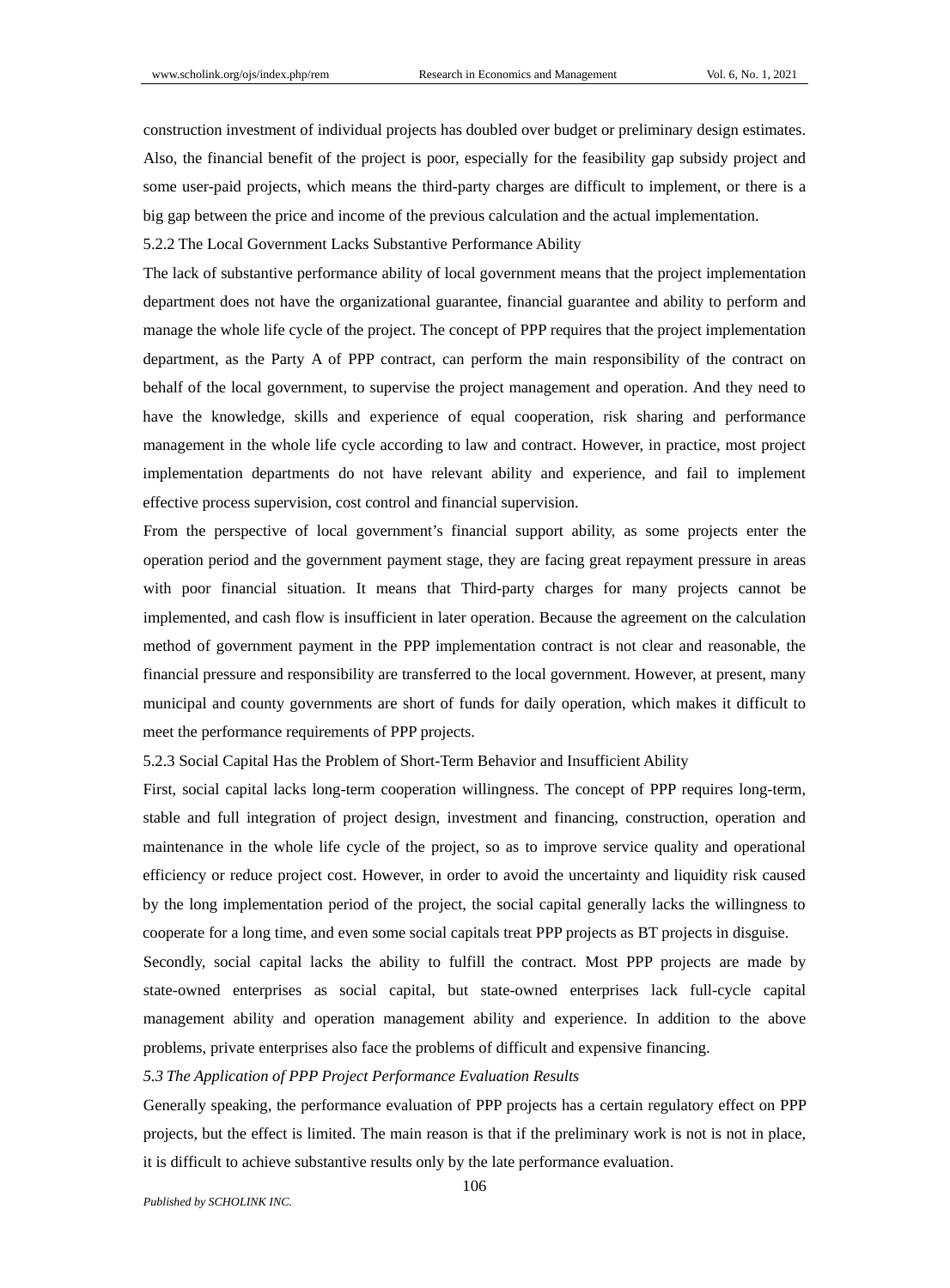If the performance evaluation results show that there is a violation of the project implementation contract or relevant policies and regulations, relevant departments will urge all parties involved in the project implementation to make rectification, generally based on a starting point which promotes the smooth implementation of the project. The specific method is to match the time nodes of the project with the relevant policy time nodes, then sort out the exposed and potential risks, form a risk analysis report, submit it to the government departments such as finance, The National Development and Reform Commission (The NDRC) and the Standing Committee of the National People's Congress for resolution, and consider formulating and signing supplementary agreements.

The government is more cautious about clearing and withdrawing PPP projects. The reason is that once the PPP project withdraws, the government needs to take over the unfinished project and make compensation for the early investment of social capital, which will bring great pressure to the current finance. At the same time, the failure of PPP project will have a great impact on the interests and reputation of all relevant subjects, and bring extremely negative social effects.

Of course, if there is a real need to withdraw the treasury, the government will also perform the relevant procedures for withdrawing the treasury, and most of them ask the government to persuade the social capital to withdraw. In 2018, the Ministry of Finance transferred 30 projects, including Baotou three-dimensional transportation hub and comprehensive tourism highway, from the list of demonstration projects, and withdrew from the national PPP comprehensive information platform project library. The specific process is to first understand the implementation plan, contract and other written documents, and then coordinate the interests and losses of the government and the social capital. In order to maintain credit and ensure the normal operation of the business environment, the local government, as the main responsible party, needs to compensate the social capital party. If the social capital party defaults, the follow-up treatment is relatively simple according to the contract. In other cases, it needs to go through more complicated negotiations, for example, the government formulates a detailed plan including early withdrawal clauses, and both parties negotiate within the framework of the plan, and then use the early withdrawal clauses to terminate the project ahead of time.

### *5.4 The Future Development Trend of PPP Projects*

Two experts are optimistic about the future development of PPP projects, while one expert is cautiously optimistic. At present, PPP projects have entered the stage of depression and reflection from the boom, and the investment subjects represented by private enterprises are in trouble. In the past few years, some "seemingly landed" projects have generally "failed". Therefore, it is necessary to sum up experience and lessons before so that the PPP mode can develop stably and standardly.

When the construction and operation of PPP projects reach a certain stage, the demand for equity transfer by social capital parties gradually appears. Equity transfer of PPP projects is an important channel for social capital to revitalize existing assets, finance projects, introduce investors and enhance the value of PPP projects. It is necessary to establish an exit mechanism, vigorously develop the secondary market of PPP project financing, and adopt REITs and other modes to attract long-term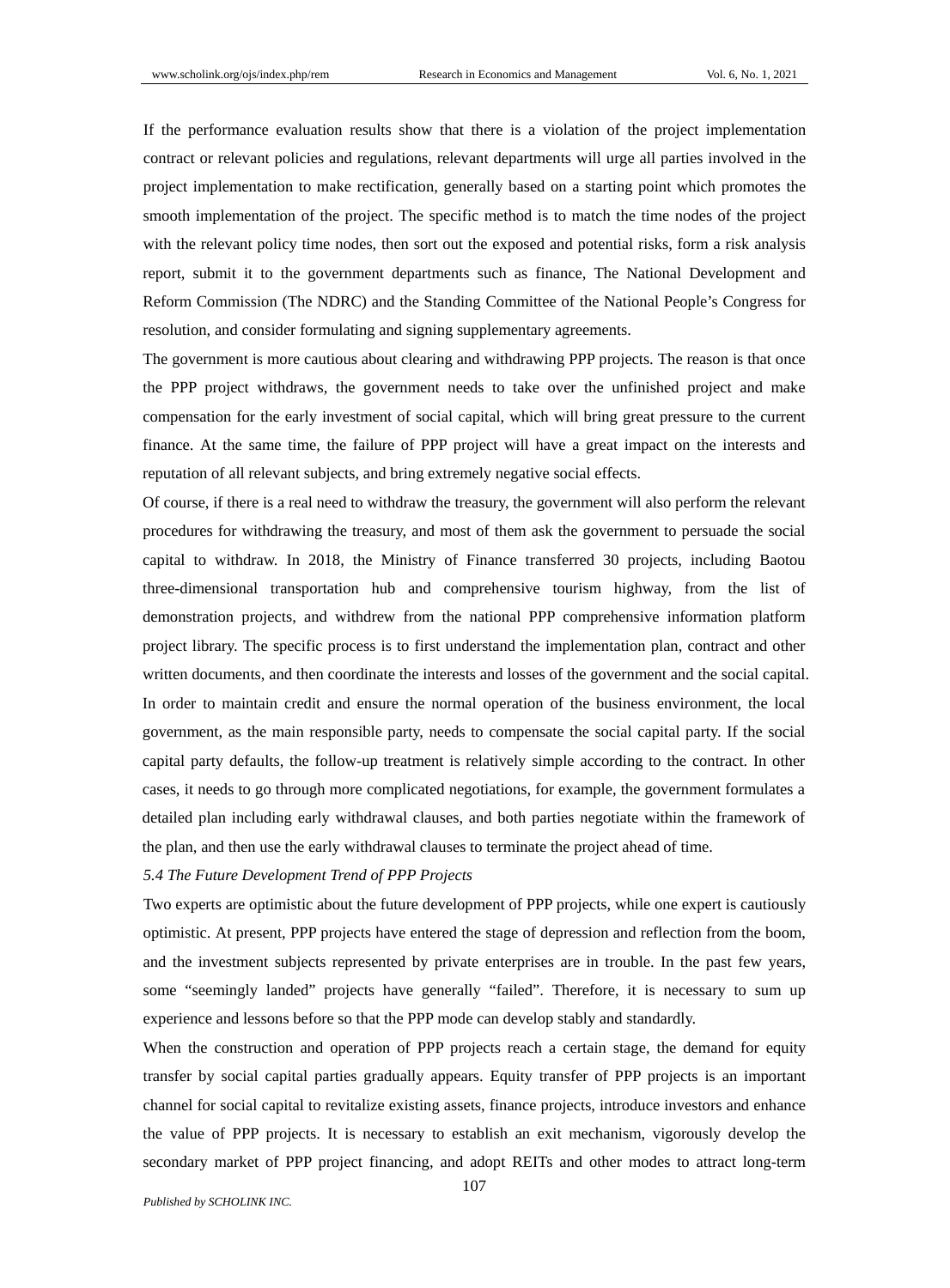funds seeking low cost and stable income to join and replace the initial capital investment, which is a preferable project financing arrangement to ensure the success of PPP projects with a long period.

#### **6. PPP Project Performance Management Case**

This chapter takes the PPP project of domestic sewage treatment in a county as an example to illustrate the current situation of performance management of PPP projects in China.

## *6.1 The Case Background*

In 2020, the financial department commissioned a third-party intermediary agency to conduct performance evaluation on the implementation of PPP project for domestic sewage treatment in a county. The purpose of the evaluation is to evaluate the implementation of the contract, analyze the existing problems and reasons, and put forward opinions and suggestions to improve and strengthen the project management, so as to strengthen and standardize the standardized implementation of PPP projects, and provide reference for reasonably determining the budget arrangement of fiscal expenditure responsibility in the whole life cycle.

The overall performance goal of the PPP project for domestic sewage treatment is to accelerate the construction of rural sewage demonstration counties, effectively improve the urban and rural living environment in the county, and ensure the effective treatment of domestic sewage in the county. Specifically, the PPP project is constructed and operated in the mode of Design-Building-Financing-Operation (DBFO), which is a feasibility gap subsidy project. The cooperation period of the project is 30 years, and it was established in 2016 and put into operation in 2018 .The project construction includes improving the supporting pipe network in county towns, building 10 new sewage treatment facilities in towns and 500 new rural sewage treatment facilities.

*6.2 The Performance Evaluation Work Programme and Index System of PPP Project for Domestic Sewage Treatment in This County*

#### 6.2.1 Work Programme

The performance evaluation is based on written material verification, interview, discussion, questionnaire survey and spot check, and comprehensively evaluates the investment, process, output and benefit of funds by means of cost-benefit analysis, comparative method, sampling survey, expert appraisal and satisfaction survey. The results of performance evaluation are set to five grades, which are excellent ( $\geq 90$ ), good (80 ≤ X<90), medium (70 ≤ X<80), low (60 ≤ X<70) and poor (<60).

#### 6.2.2 Index System

The setting of the performance evaluation index system of this project fully takes into account the Operational Guidelines for Performance Management of Government and Public-Private Partnership (PPP) Projects and combines with the index system of general financial expenditure projects. According to the performance appraisal requirements in the PPP project implementation contract, the evaluation index system is divided into 4 first-level indicators, 12 second-level indicators and 33 third-level indicators.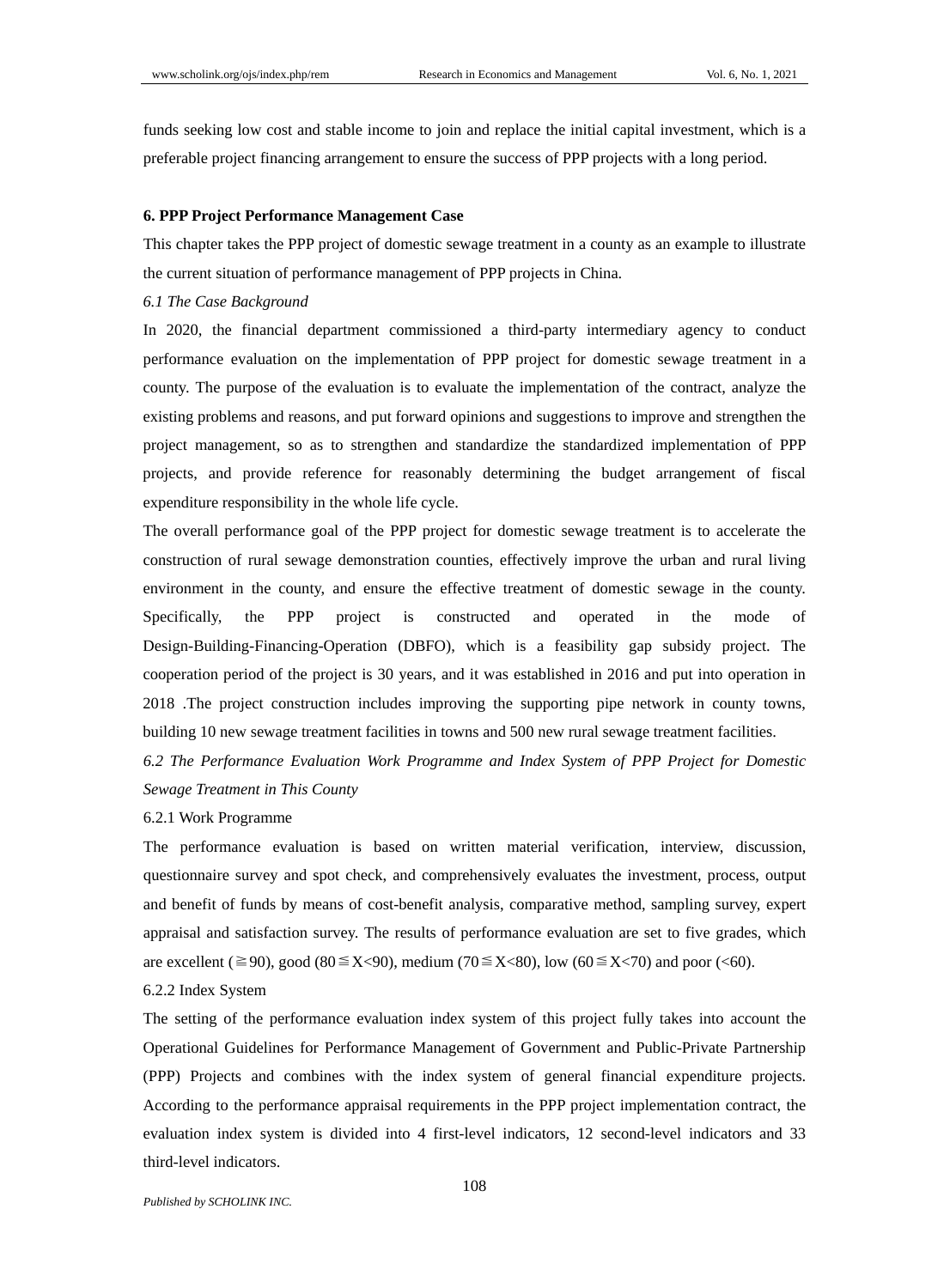# *6.3 Analysis of the Overall Conclusion and Value-For-Money Index of PPP Project Performance Evaluation in This County*

According to the above-mentioned evaluation index system, the performance level of the PPP project is finally evaluated as "excellent" through the evaluation processes of preliminary preparation, material review and analysis, on-site verification and evaluation, and comprehensive analysis and evaluation. Generally speaking, the PPP project of domestic sewage treatment in this county has been implemented for three years, and the domestic sewage treatment pipe network in the county has basically formed, the demonstration effect has gradually appeared, and the performance appraisal mechanism has been basically established, which has initially produced environmental benefits and achieved certain results. However, there are some problems worthy of attention in aspects of early investment, implementation process, project output and benefit. Among them, the scores of accounting standardization, pay by performance, cost control, completion acceptance, project operation, project maintenance and value for money are poor and need to be further improved.

#### **7. Summary**

Through questionnaire survey and expert interview, this research makes a comprehensive and in-depth analysis of the performance and existing problems of PPP project implementation in China. In order to promote the standardized management of PPP project life cycle, the following conclusions and suggestions are put forward.

# *7.1 Standardize the Implementation Process of New Projects*

In the process of project identification, it is necessary to screen the newly-added projects that are standardized and feasible in the early stage of demonstration, strictly follow the basic requirements and concepts of PPP project procurement, finish the basic work well, and solidly promote the implementation. In the process of project procurement, it is advisable to solicit social capital openly adhered to the principle of "openness, fairness, impartiality, honesty and credit", implement project procurement in a competitive way, and do not streamline procedures casually. Also, objective risk assessment and disclosure are conducted to facilitate project implementation and risk control by stakeholders. What's more, optimize macro-policy environment to provide clear and stable policy guidance for project implementers. Finally, strengthen the responsibility of third-party consulting institutions, which means providing professional consulting services including high-quality PPP value-for-money evaluation and financial affordability demonstration, performance evaluation, financing consultants, project management, etc.

## *7.2 Strengthening the Subjects' Main Responsibilities for the Implementation of Each Project*

It is signifcant to clarify and strengthen the supervision functions of the relevant departments of PPP projects. The NDRC, the financial department and the housing and construction department should perform their respective duties. On the basis of strictly performing their original supervision functions,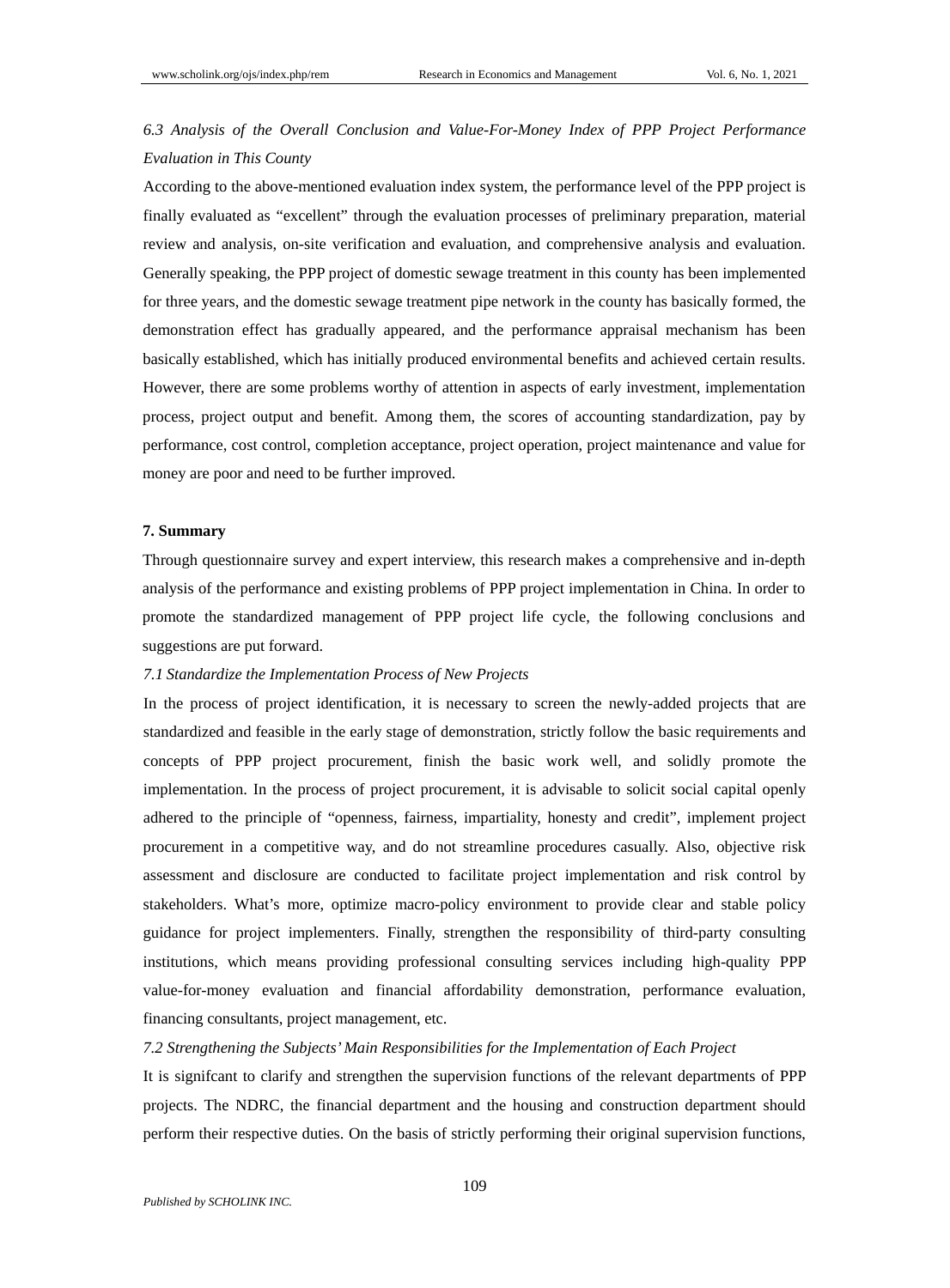they set up a special coordination agency for PPP projects to strengthen supervision and coordination in the following aspects:

First, we should improve the government's performance ability. It illustrates that continue to vigorously promote the implementation of local projects with sufficient financial resources, improve the government's acceptance and tolerance of social capital, and improve the project supervision and PPP professional ability of project implementing agencies.

Secondly, we should improve the performance ability of social capital. It is necessary to strengthen the awareness of long-term cooperation, speed up capacity building and experience accumulation, and comprehensively strengthen the level of project operation and management.

Third, it is also necessary to give full play to the functions of the deliberative and coordinating body, and establish a flexible, accountable, incentive and compatible cooperation mechanism between the government and social funds.

## **References**

- Cao, T. Z. (2020, April 16). The basic framework of PPP project performance management with Chinese characteristics is formed. *China Financial News*, *2020*(005).
- Chen, S. Q., & Guo, L. (2020). Research on PPP Project Performance Management from the Perspective of Uncertainty. *Journal of Central University of Finance and Economics*, *2020*(8), 14-23.
- David, I., Wilson, N. P., & Colin, F. D. (2010). *A review of Australian PPP governance structures*. *15*(3), 198-215.
- Demi, C., & David, H. (2015). Risk Management in Public-Private Partnerships. *25*(1), 13-27.
- Jia, K. (2020). Comprehensive evaluation framework of financial investment expenditure performance. *Financial Supervision*, *1*, 35.
- JoopKoppenjan, M. de J., Chen, Y., & Zhang, P. P. (2016). The development of public-private partnership (PPP) in the Netherlands. *Review of Public Administration*, *9*(2), 25-43+204-205.
- Liu, D. (2020). Implementation points of operational guidelines for PPP project performance management. *New Financial Management (government financial management)*, *2020*(4), 34-35.
- *World Bank's Public-Private Partnerships Group. Guidance on PPP Contractual Provisions* (2017 ed.). World Bank.
- Wu, J. S. (2020). Practice and Enlightenment of PPP Mode in Foreign Legal System Construction. *Cooperative Economy and Technology*, *2020*(3), 180-181.
- Xie, L. J. (2016). *Research on Performance Evaluation of Quasi-operating Infrastructure PPP Project*. Chongqing University.
- Zhang, X. Y., & Zhang, X. Q. (2020). Discussion on the problems in the practice of performance evaluation of special funds for finance—Taking the performance evaluation of special funds for employment in Y suburb of S province as an example. *China Assets Appraisal*, *2020*(3), 44-46.